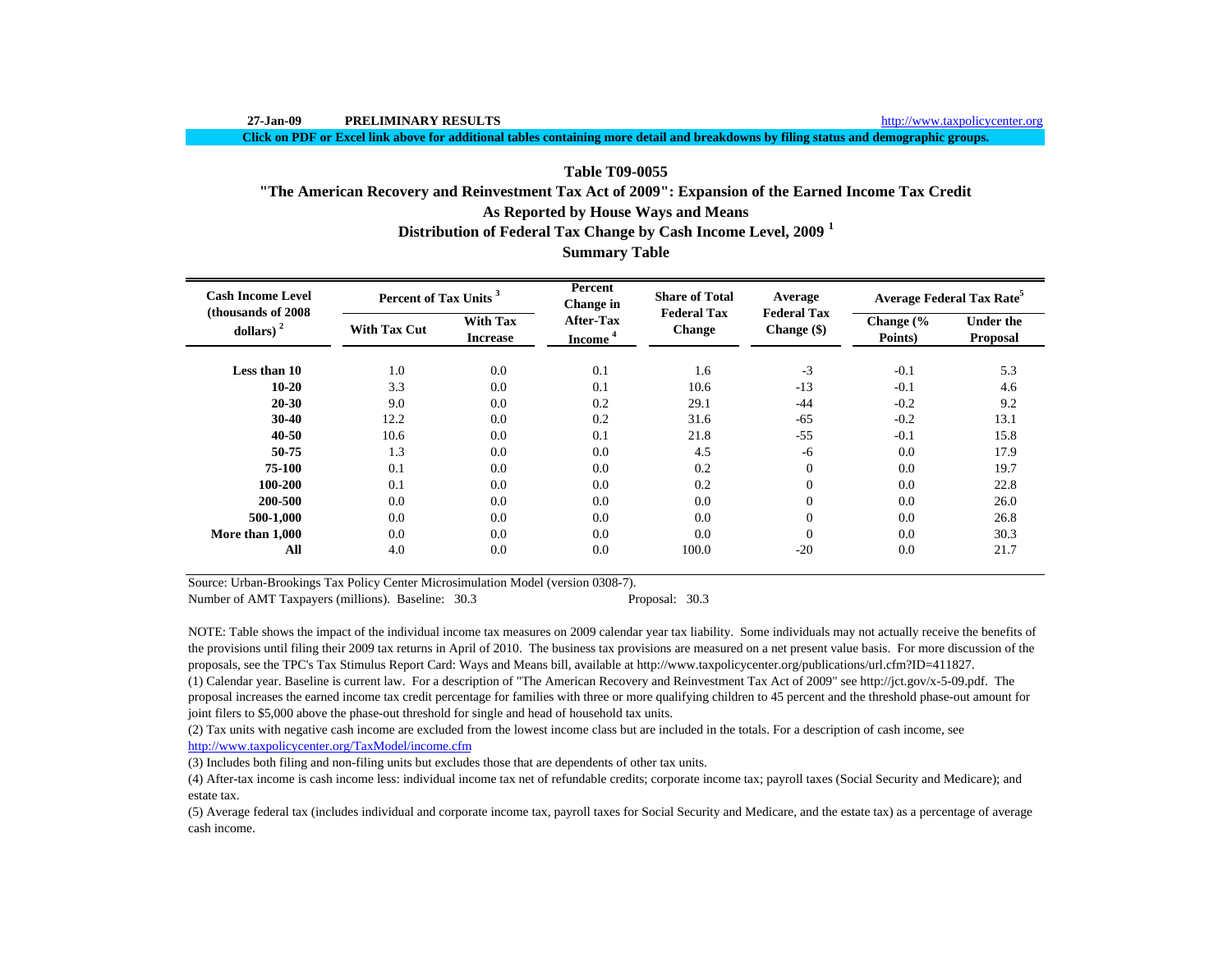### http://www.taxpolicycenter.org

# **Distribution of Federal Tax Change by Cash Income Level, 2009 <sup>1</sup> Detail TableTable T09-0055"The American Recovery and Reinvestment Tax Act of 2009": Expansion of the Earned Income Tax Credit As Reported by House Ways and Means**

| <b>Cash Income Level</b><br>(thousands of 2008) |                     | Percent of Tax Units <sup>3</sup> |                                  | <b>Share of Total</b><br><b>Federal Tax</b> | <b>Average Federal Tax Change</b> |         | <b>Share of Federal Taxes</b> |                              | Average Federal Tax Rate <sup>5</sup> |                              |
|-------------------------------------------------|---------------------|-----------------------------------|----------------------------------|---------------------------------------------|-----------------------------------|---------|-------------------------------|------------------------------|---------------------------------------|------------------------------|
| dollars) $2$                                    | <b>With Tax Cut</b> | With Tax<br><b>Increase</b>       | After-Tax<br>Income <sup>-</sup> | <b>Change</b>                               | <b>Dollars</b>                    | Percent | Change (%<br>Points)          | <b>Under the</b><br>Proposal | Change (%<br>Points)                  | <b>Under the</b><br>Proposal |
| Less than 10                                    | 1.0                 | 0.0                               | 0.1                              | 1.6                                         | $-3$                              | $-0.9$  | 0.0                           | 0.2                          | $-0.1$                                | 5.3                          |
| $10 - 20$                                       | 3.3                 | 0.0                               | 0.1                              | 10.6                                        | $-13$                             | $-1.8$  | 0.0                           | 0.7                          | $-0.1$                                | 4.6                          |
| $20 - 30$                                       | 9.0                 | 0.0                               | 0.2                              | 29.1                                        | $-44$                             | $-1.9$  | 0.0                           | 1.8                          | $-0.2$                                | 9.2                          |
| $30 - 40$                                       | 12.2                | 0.0                               | 0.2                              | 31.6                                        | $-65$                             | $-1.4$  | 0.0                           | 2.7                          | $-0.2$                                | 13.1                         |
| 40-50                                           | 10.6                | 0.0                               | 0.1                              | 21.8                                        | $-55$                             | $-0.8$  | 0.0                           | 3.5                          | $-0.1$                                | 15.8                         |
| 50-75                                           | 1.3                 | 0.0                               | 0.0                              | 4.5                                         | $-6$                              | $-0.1$  | 0.0                           | 10.0                         | 0.0                                   | 17.9                         |
| 75-100                                          | 0.1                 | 0.0                               | 0.0                              | 0.2                                         | $\mathbf{0}$                      | 0.0     | 0.0                           | 10.1                         | 0.0                                   | 19.7                         |
| 100-200                                         | 0.1                 | 0.0                               | 0.0                              | 0.2                                         |                                   | 0.0     | 0.0                           | 25.3                         | 0.0                                   | 22.8                         |
| 200-500                                         | 0.0                 | 0.0                               | 0.0                              | 0.0                                         |                                   | 0.0     | 0.0                           | 17.5                         | 0.0                                   | 26.0                         |
| 500-1.000                                       | 0.0                 | 0.0                               | 0.0                              | 0.0                                         | $\Omega$                          | 0.0     | 0.0                           | 7.5                          | 0.0                                   | 26.8                         |
| More than 1,000                                 | 0.0                 | 0.0                               | 0.0                              | 0.0                                         |                                   | 0.0     | 0.0                           | 20.6                         | 0.0                                   | 30.3                         |
| All                                             | 4.0                 | 0.0                               | 0.0                              | 100.0                                       | $-20$                             | $-0.1$  | 0.0                           | 100.0                        | 0.0                                   | 21.7                         |

#### **Baseline Distribution of Income and Federal Taxes by Cash Income Level, 2009 <sup>1</sup>**

| <b>Cash Income Level</b><br>(thousands of 2008) | Tax Units <sup>3</sup> |                            | Average<br>Income | Average<br><b>Federal Tax</b> | <b>Average After-</b>          | Average<br><b>Federal Tax</b> | <b>Share of Pre-</b><br><b>Tax Income</b> | <b>Share of Post-</b><br><b>Tax Income</b> | Share of<br><b>Federal Taxes</b> |
|-------------------------------------------------|------------------------|----------------------------|-------------------|-------------------------------|--------------------------------|-------------------------------|-------------------------------------------|--------------------------------------------|----------------------------------|
| dollars) $2$                                    | Number<br>(thousands)  | Percent of<br><b>Total</b> | (Dollars)         | <b>Burden</b><br>(Dollars)    | <b>Tax Income</b><br>(Dollars) | Rate <sup>5</sup>             | Percent of<br>Total                       | Percent of<br>Total                        | Percent of<br>Total              |
| Less than 10                                    | 17.204                 | 11.5                       | 5,704             | 303                           | 5,401                          | 5.3                           | 0.9                                       | 1.1                                        | 0.2                              |
| $10 - 20$                                       | 24.101                 | 16.0                       | 15,181            | 707                           | 14.474                         | 4.7                           | 3.2                                       | 3.9                                        | 0.7                              |
| $20 - 30$                                       | 19.493                 | 13.0                       | 25,314            | 2,361                         | 22.953                         | 9.3                           | 4.4                                       | 5.1                                        | 1.9                              |
| $30 - 40$                                       | 14,384                 | 9.6                        | 35,555            | 4,726                         | 30,828                         | 13.3                          | 4.5                                       | 5.0                                        | 2.8                              |
| 40-50                                           | 11,749                 | 7.8                        | 45,838            | 7,290                         | 38,547                         | 15.9                          | 4.8                                       | 5.1                                        | 3.5                              |
| 50-75                                           | 21,662                 | 14.4                       | 63,039            | 11,304                        | 51,734                         | 17.9                          | 12.1                                      | 12.7                                       | 10.0                             |
| 75-100                                          | 14,107                 | 9.4                        | 88,790            | 17,494                        | 71,296                         | 19.7                          | 11.1                                      | 11.4                                       | 10.1                             |
| 100-200                                         | 19.712                 | 13.1                       | 138,154           | 31.466                        | 106.688                        | 22.8                          | 24.1                                      | 23.7                                       | 25.3                             |
| 200-500                                         | 5,636                  | 3.8                        | 291,886           | 75,924                        | 215.962                        | 26.0                          | 14.5                                      | 13.7                                       | 17.4                             |
| 500-1.000                                       | 989                    | 0.7                        | 695,069           | 186,351                       | 508,717                        | 26.8                          | 6.1                                       | 5.7                                        | 7.5                              |
| More than 1,000                                 | 519                    | 0.4                        | 3.199.967         | 970,745                       | 2.229.222                      | 30.3                          | 14.7                                      | 13.1                                       | 20.6                             |
| All                                             | 150,241                | 100.0                      | 75,289            | 16,327                        | 58,962                         | 21.7                          | 100.0                                     | 100.0                                      | 100.0                            |

Source: Urban-Brookings Tax Policy Center Microsimulation Model (version 0308-07).

Number of AMT Taxpayers (millions). Baseline: 30.3 Proposal: 30.3

NOTE: Table shows the impact of the individual income tax measures on 2009 calendar year tax liability. Some individuals may not actually receive the benefits of the provisions until filing their 2009 tax returns in April 2010. The business tax provisions are measured on a net present value basis. For more discussion of the proposals, see the TPC's Tax Stimulus Report Card: Ways and Means bill, available at http://www.taxpolicycenter.org/publications/url.cfm?ID=411827.

(1) Calendar year. Baseline is current law. For a description of "The American Recovery and Reinvestment Tax Act of 2009" see http://jct.gov/x-5-09.pdf. The proposal increases the earned income tax credit percentage for families with three or more qualifying children to 45 percent and the threshold phase-out amount for joint filers to \$5,000 above the phase-out threshold for single and head of household tax units.

(2) Tax units with negative cash income are excluded from the lowest income class but are included in the totals. For a description of cash income, see

http://www.taxpolicycenter.org/TaxModel/income.cfm

(3) Includes both filing and non-filing units but excludes those that are dependents of other tax units.

(4) After-tax income is cash income less: individual income tax net of refundable credits; corporate income tax; payroll taxes (Social Security and Medicare); and estate tax.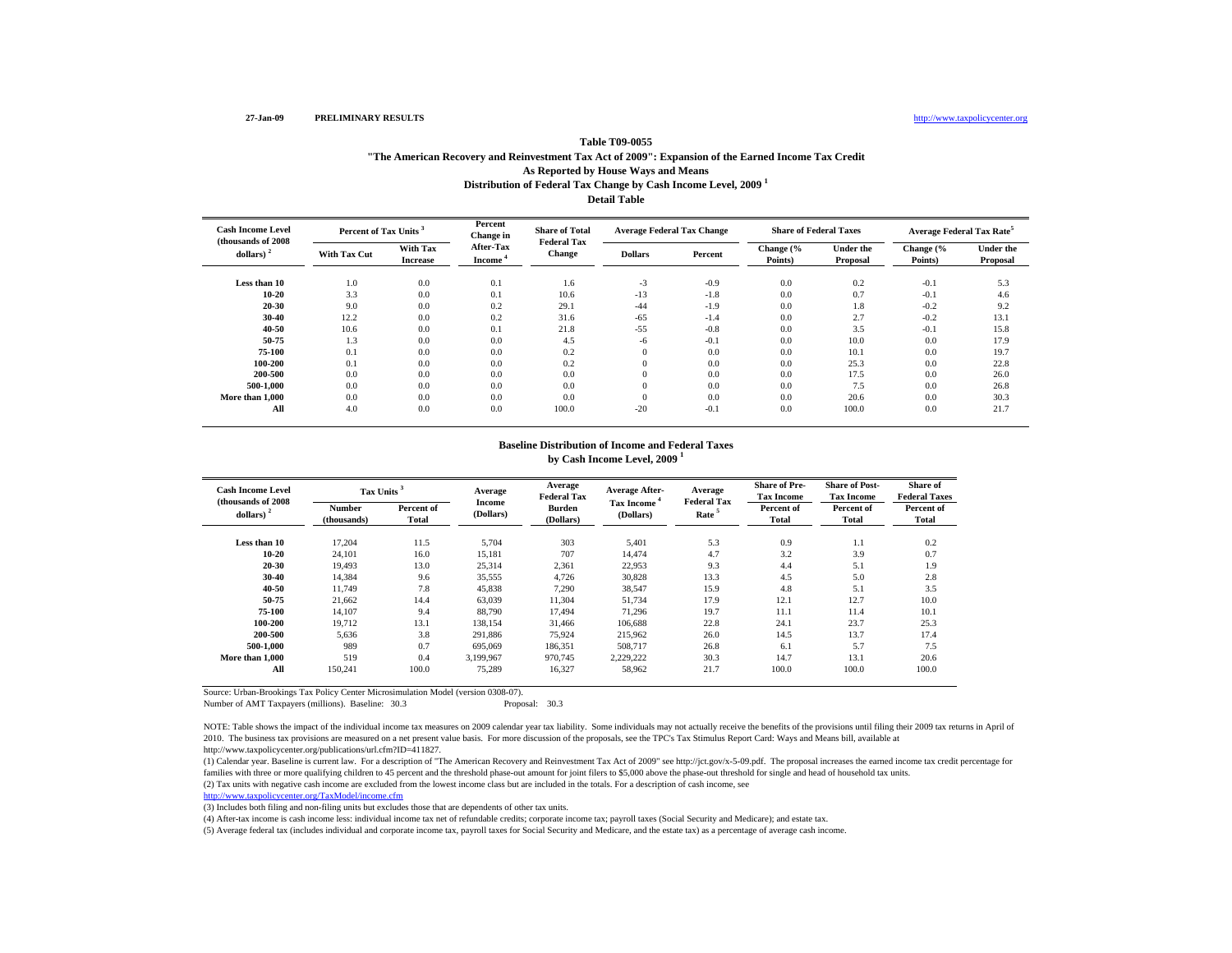### http://www.taxpolicycenter.org

# **Distribution of Federal Tax Change by Cash Income Level, 2009 <sup>1</sup> Detail Table - Single Tax Units Table T09-0055"The American Recovery and Reinvestment Tax Act of 2009": Expansion of the Earned Income Tax Credit As Reported by House Ways and Means**

| <b>Cash Income Level</b><br>(thousands of 2008) |                     | Percent of Tax Units        |                                  | <b>Share of Total</b><br><b>Federal Tax</b> | <b>Average Federal Tax Change</b> |         | <b>Share of Federal Taxes</b> |                              | <b>Average Federal Tax Rate</b> |                              |
|-------------------------------------------------|---------------------|-----------------------------|----------------------------------|---------------------------------------------|-----------------------------------|---------|-------------------------------|------------------------------|---------------------------------|------------------------------|
| dollars)                                        | <b>With Tax Cut</b> | With Tax<br><b>Increase</b> | After-Tax<br>Income <sup>4</sup> | Change                                      | <b>Dollars</b>                    | Percent | Change (%<br>Points)          | <b>Under the</b><br>Proposal | Change (%<br>Points)            | <b>Under the</b><br>Proposal |
| Less than 10                                    | 0.1                 | 0.0                         | 0.0                              | 4.6                                         | $\mathbf{0}$                      | 0.0     | 0.0                           | 1.0                          | 0.0                             | 7.9                          |
| $10 - 20$                                       | 0.2                 | 0.0                         | 0.0                              | 29.3                                        | $-1$                              | $-0.1$  | 0.0                           | 3.2                          | 0.0                             | 8.3                          |
| $20 - 30$                                       | 0.5                 | 0.0                         | 0.0                              | 60.7                                        | $-3$                              | $-0.1$  | 0.0                           | 6.1                          | 0.0                             | 14.4                         |
| $30 - 40$                                       | 0.1                 | 0.0                         | 0.0                              | 5.0                                         | $\mathbf{0}$                      | 0.0     | 0.0                           | 7.2                          | 0.0                             | 18.2                         |
| 40-50                                           | 0.0                 | 0.0                         | 0.0                              | 0.0                                         | $\overline{0}$                    | 0.0     | 0.0                           | 8.3                          | 0.0                             | 19.6                         |
| 50-75                                           | 0.0                 | 0.0                         | 0.0                              | 0.1                                         | $\theta$                          | 0.0     | 0.0                           | 18.9                         | 0.0                             | 21.7                         |
| 75-100                                          | 0.0                 | 0.0                         | 0.0                              | 0.0                                         | $\theta$                          | 0.0     | 0.0                           | 11.6                         | 0.0                             | 23.7                         |
| 100-200                                         | 0.0                 | 0.0                         | 0.0                              | 0.0                                         | $\theta$                          | 0.0     | 0.0                           | 16.7                         | 0.0                             | 24.6                         |
| 200-500                                         | 0.0                 | 0.0                         | 0.0                              | 0.0                                         | $\overline{0}$                    | 0.0     | 0.0                           | 9.8                          | 0.0                             | 26.5                         |
| 500-1,000                                       | 0.0                 | 0.0                         | 0.0                              | 0.0                                         | $\theta$                          | 0.0     | 0.0                           | 4.4                          | 0.0                             | 28.5                         |
| More than 1,000                                 | 0.0                 | 0.0                         | 0.0                              | 0.0                                         | $\mathbf{0}$                      | 0.0     | 0.0                           | 12.7                         | 0.0                             | 34.1                         |
| All                                             | 0.1                 | 0.0                         | 0.0                              | 100.0                                       | $-1$                              | 0.0     | 0.0                           | 100.0                        | 0.0                             | 21.4                         |

#### **Baseline Distribution of Income and Federal Taxes by Cash Income Level, 2009 <sup>1</sup>**

| <b>Cash Income Level</b><br>(thousands of 2008) | Tax Units <sup>3</sup>       |                     | Average<br><b>Income</b> | Average<br><b>Federal Tax</b> | <b>Average After-</b>          | Average<br><b>Federal Tax</b> | <b>Share of Pre-</b><br><b>Tax Income</b> | <b>Share of Post-</b><br><b>Tax Income</b> | Share of<br><b>Federal Taxes</b> |
|-------------------------------------------------|------------------------------|---------------------|--------------------------|-------------------------------|--------------------------------|-------------------------------|-------------------------------------------|--------------------------------------------|----------------------------------|
| dollars) $2$                                    | <b>Number</b><br>(thousands) | Percent of<br>Total | (Dollars)                | <b>Burden</b><br>(Dollars)    | <b>Tax Income</b><br>(Dollars) | Rate <sup>5</sup>             | Percent of<br>Total                       | Percent of<br>Total                        | Percent of<br>Total              |
| Less than 10                                    | 12,556                       | 19.3                | 5,704                    | 452                           | 5,252                          | 7.9                           | 2.6                                       | 3.1                                        | 1.0                              |
| $10 - 20$                                       | 14,909                       | 23.0                | 15,017                   | 1,251                         | 13,766                         | 8.3                           | 8.2                                       | 9.6                                        | 3.2                              |
| 20-30                                           | 9.879                        | 15.2                | 25,243                   | 3,629                         | 21.614                         | 14.4                          | 9.1                                       | 9.9                                        | 6.1                              |
| 30-40                                           | 6,530                        | 10.1                | 35,566                   | 6,456                         | 29,110                         | 18.2                          | 8.5                                       | 8.9                                        | 7.2                              |
| 40-50                                           | 5,421                        | 8.4                 | 45,797                   | 8.954                         | 36.843                         | 19.6                          | 9.1                                       | 9.3                                        | 8.3                              |
| 50-75                                           | 8,162                        | 12.6                | 62,150                   | 13,504                        | 48,646                         | 21.7                          | 18.6                                      | 18.5                                       | 18.9                             |
| 75-100                                          | 3,264                        | 5.0                 | 87,974                   | 20,826                        | 67,147                         | 23.7                          | 10.5                                      | 10.2                                       | 11.6                             |
| 100-200                                         | 2,958                        | 4.6                 | 134.418                  | 32,997                        | 101,421                        | 24.6                          | 14.6                                      | 14.0                                       | 16.7                             |
| 200-500                                         | 730                          | 1.1                 | 295,280                  | 78.268                        | 217,012                        | 26.5                          | 7.9                                       | 7.4                                        | 9.8                              |
| 500-1.000                                       | 130                          | 0.2                 | 694,203                  | 197,542                       | 496,661                        | 28.5                          | 3.3                                       | 3.0                                        | 4.4                              |
| More than 1.000                                 | 69                           | 0.1                 | 3.156.727                | 1.074.887                     | 2.081.839                      | 34.1                          | 7.9                                       | 6.7                                        | 12.7                             |
| All                                             | 64,958                       | 100.0               | 42,053                   | 8,992                         | 33,060                         | 21.4                          | 100.0                                     | 100.0                                      | 100.0                            |

Source: Urban-Brookings Tax Policy Center Microsimulation Model (version 0308-07).

NOTE: Table shows the impact of the individual income tax measures on 2009 calendar year tax liability. Some individuals may not actually receive the benefits of the provisions until filing their 2009 tax returns in April 2010. The business tax provisions are measured on a net present value basis. For more discussion of the proposals, see the TPC's Tax Stimulus Report Card: Ways and Means bill, available at http://www.taxpolicycenter.org/publications/url.cfm?ID=411827.

(2) Tax units with negative cash income are excluded from the lowest income class but are included in the totals. For a description of cash income, see (1) Calendar year. Baseline is current law. For a description of "The American Recovery and Reinvestment Tax Act of 2009" see http://jct.gov/x-5-09.pdf. The proposal increases the earned income tax credit percentage for families with three or more qualifying children to 45 percent and the threshold phase-out amount for joint filers to \$5,000 above the phase-out threshold for single and head of household tax units.

http://www.taxpolicycenter.org/TaxModel/income.cfm

(3) Includes both filing and non-filing units but excludes those that are dependents of other tax units.

(4) After-tax income is cash income less: individual income tax net of refundable credits; corporate income tax; payroll taxes (Social Security and Medicare); and estate tax.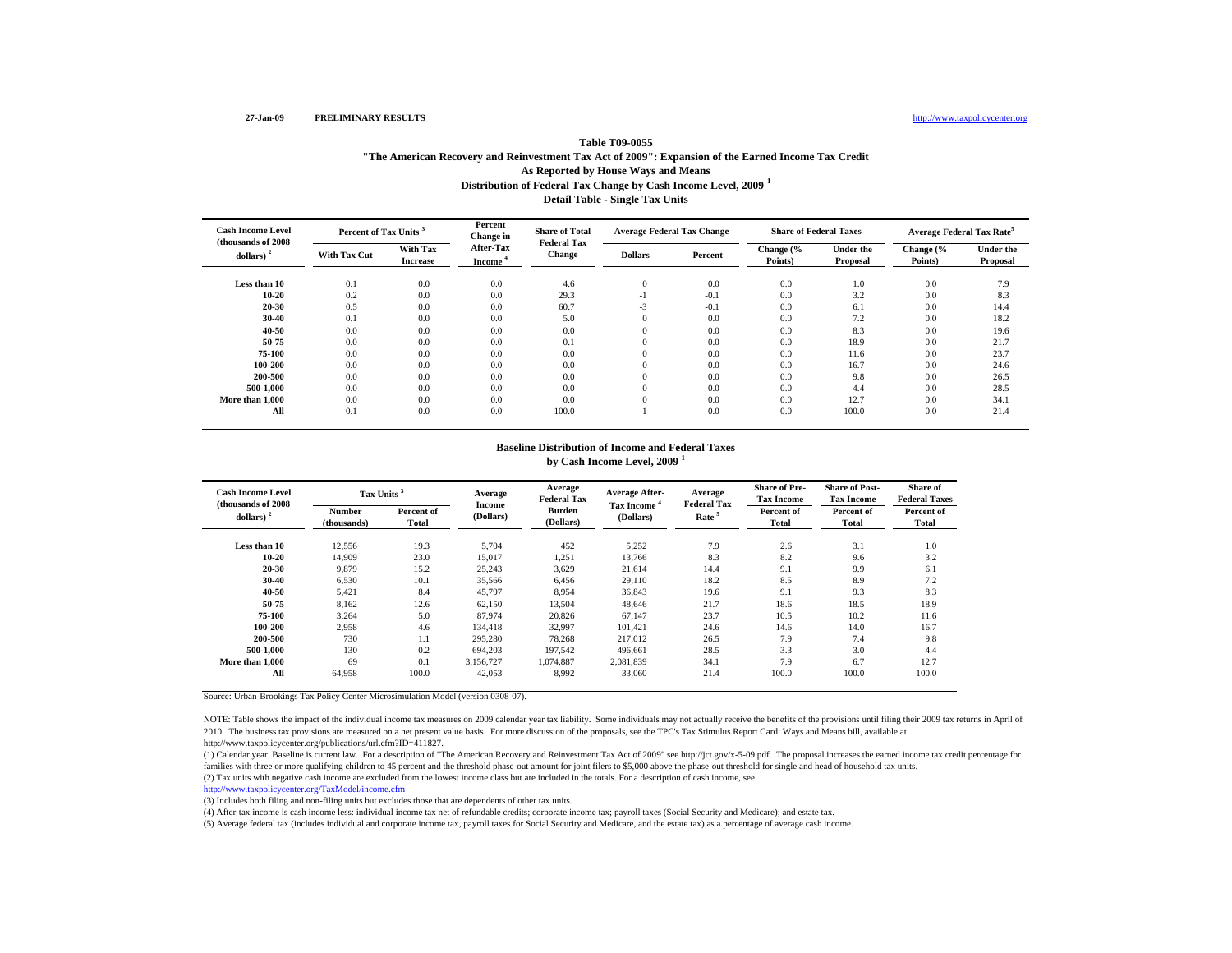### http://www.taxpolicycenter.org

# **Distribution of Federal Tax Change by Cash Income Level, 2009 <sup>1</sup> Detail Table - Married Tax Units Filing Jointly Table T09-0055"The American Recovery and Reinvestment Tax Act of 2009": Expansion of the Earned Income Tax Credit As Reported by House Ways and Means**

| <b>Cash Income Level</b><br>(thousands of 2008) |                     | Percent of Tax Units <sup>3</sup> |                                  | <b>Share of Total</b><br><b>Federal Tax</b> | <b>Average Federal Tax Change</b> |         | <b>Share of Federal Taxes</b> |                              | <b>Average Federal Tax Rate<sup>5</sup></b> |                              |
|-------------------------------------------------|---------------------|-----------------------------------|----------------------------------|---------------------------------------------|-----------------------------------|---------|-------------------------------|------------------------------|---------------------------------------------|------------------------------|
| dollars) $2$                                    | <b>With Tax Cut</b> | With Tax<br><b>Increase</b>       | After-Tax<br>Income <sup>4</sup> | <b>Change</b>                               | <b>Dollars</b>                    | Percent | Change (%<br>Points)          | <b>Under the</b><br>Proposal | Change (%<br>Points)                        | <b>Under the</b><br>Proposal |
| Less than 10                                    | 3.0                 | 0.0                               | 0.2                              | 0.9                                         | $-10$                             | $-3.7$  | 0.0                           | 0.0                          | $-0.2$                                      | 5.1                          |
| $10 - 20$                                       | 12.9                | 0.0                               | 0.3                              | 7.0                                         | $-41$                             | $-8.8$  | 0.0                           | 0.1                          | $-0.3$                                      | 2.7                          |
| 20-30                                           | 28.8                | 0.0                               | 0.6                              | 27.6                                        | $-132$                            | $-10.6$ | 0.0                           | 0.3                          | $-0.5$                                      | 4.4                          |
| 30-40                                           | 37.0                | 0.0                               | 0.6                              | 32.6                                        | $-188$                            | $-6.6$  | 0.0                           | 0.6                          | $-0.5$                                      | 7.5                          |
| 40-50                                           | 30.8                | 0.0                               | 0.4                              | 25.8                                        | $-161$                            | $-3.1$  | 0.0                           | 1.1                          | $-0.4$                                      | 10.9                         |
| 50-75                                           | 2.7                 | 0.0                               | 0.0                              | 5.3                                         | $-12$                             | $-0.1$  | 0.0                           | 5.4                          | 0.0                                         | 14.7                         |
| 75-100                                          | 0.1                 | 0.0                               | 0.0                              | 0.3                                         | ÷ I                               | 0.0     | 0.0                           | 8.9                          | 0.0                                         | 18.0                         |
| 100-200                                         | 0.1                 | 0.0                               | 0.0                              | 0.2                                         | $\mathbf{0}$                      | 0.0     | 0.0                           | 29.2                         | 0.0                                         | 22.4                         |
| 200-500                                         | 0.0                 | 0.0                               | 0.0                              | 0.0                                         | $\Omega$                          | 0.0     | 0.0                           | 21.2                         | 0.0                                         | 26.0                         |
| 500-1.000                                       | 0.0                 | 0.0                               | 0.0                              | 0.0                                         | $\Omega$                          | 0.0     | 0.0                           | 9.1                          | 0.0                                         | 26.5                         |
| More than 1.000                                 | 0.0                 | 0.0                               | 0.0                              | 0.0                                         | $\Omega$                          | 0.0     | 0.0                           | 23.9                         | 0.0                                         | 29.8                         |
| All                                             | 8.1                 | 0.0                               | 0.0                              | 100.0                                       | $-38$                             | $-0.1$  | 0.0                           | 100.0                        | 0.0                                         | 22.6                         |

#### **Baseline Distribution of Income and Federal Taxes by Cash Income Level, 2009 <sup>1</sup>**

| <b>Cash Income Level</b><br>(thousands of 2008) | Tax Units <sup>3</sup>       |                     | Average<br>Income | Average<br><b>Federal Tax</b> | <b>Average After-</b>          | Average<br><b>Federal Tax</b> | <b>Share of Pre-</b><br><b>Tax Income</b> | <b>Share of Post-</b><br><b>Tax Income</b> | Share of<br><b>Federal Taxes</b> |
|-------------------------------------------------|------------------------------|---------------------|-------------------|-------------------------------|--------------------------------|-------------------------------|-------------------------------------------|--------------------------------------------|----------------------------------|
| dollars) $2$                                    | <b>Number</b><br>(thousands) | Percent of<br>Total | (Dollars)         | <b>Burden</b><br>(Dollars)    | <b>Tax Income</b><br>(Dollars) | Rate <sup>5</sup>             | Percent of<br><b>Total</b>                | Percent of<br><b>Total</b>                 | Percent of<br>Total              |
| Less than 10                                    | 2,093                        | 3.5                 | 4,904             | 262                           | 4,642                          | 5.3                           | 0.1                                       | 0.2                                        | 0.0                              |
| $10 - 20$                                       | 3,937                        | 6.6                 | 15,709            | 462                           | 15,247                         | 2.9                           | 0.8                                       | 1.0                                        | 0.1                              |
| 20-30                                           | 4,757                        | 8.0                 | 25,357            | 1,248                         | 24.109                         | 4.9                           | 1.6                                       | 2.0                                        | 0.4                              |
| 30-40                                           | 3.946                        | 6.6                 | 35,641            | 2,859                         | 32,782                         | 8.0                           | 1.9                                       | 2.3                                        | 0.7                              |
| 40-50                                           | 3,659                        | 6.2                 | 45,966            | 5,177                         | 40,790                         | 11.3                          | 2.3                                       | 2.6                                        | 1.1                              |
| 50-75                                           | 9,688                        | 16.3                | 64,204            | 9,420                         | 54,784                         | 14.7                          | 8.4                                       | 9.2                                        | 5.4                              |
| 75-100                                          | 9,341                        | 15.7                | 89,292            | 16,090                        | 73,202                         | 18.0                          | 11.2                                      | 11.9                                       | 8.9                              |
| 100-200                                         | 15,817                       | 26.6                | 139,272           | 31,134                        | 108,138                        | 22.4                          | 29.6                                      | 29.7                                       | 29.2                             |
| 200-500                                         | 4,725                        | 7.9                 | 291,151           | 75,559                        | 215,592                        | 26.0                          | 18.5                                      | 17.7                                       | 21.2                             |
| 500-1.000                                       | 827                          | 1.4                 | 695,396           | 184,513                       | 510,883                        | 26.5                          | 7.7                                       | 7.3                                        | 9.1                              |
| More than 1.000                                 | 430                          | 0.7                 | 3.148.057         | 936.412                       | 2.211.645                      | 29.8                          | 18.2                                      | 16.5                                       | 23.9                             |
| All                                             | 59.479                       | 100.0               | 125,155           | 28,353                        | 96,802                         | 22.7                          | 100.0                                     | 100.0                                      | 100.0                            |

Source: Urban-Brookings Tax Policy Center Microsimulation Model (version 0308-07).

NOTE: Table shows the impact of the individual income tax measures on 2009 calendar year tax liability. Some individuals may not actually receive the benefits of the provisions until filing their 2009 tax returns in April 2010. The business tax provisions are measured on a net present value basis. For more discussion of the proposals, see the TPC's Tax Stimulus Report Card: Ways and Means bill, available at http://www.taxpolicycenter.org/publications/url.cfm?ID=411827.

(1) Calendar year. Baseline is current law. For a description of "The American Recovery and Reinvestment Tax Act of 2009" see http://jct.gov/x-5-09.pdf. The proposal increases the earned income tax credit percentage for families with three or more qualifying children to 45 percent and the threshold phase-out amount for joint filers to \$5,000 above the phase-out threshold for single and head of household tax units.

(2) Tax units with negative cash income are excluded from the lowest income class but are included in the totals. For a description of cash income, see

http://www.taxpolicycenter.org/TaxModel/income.cfm

(3) Includes both filing and non-filing units but excludes those that are dependents of other tax units.

(4) After-tax income is cash income less: individual income tax net of refundable credits; corporate income tax; payroll taxes (Social Security and Medicare); and estate tax.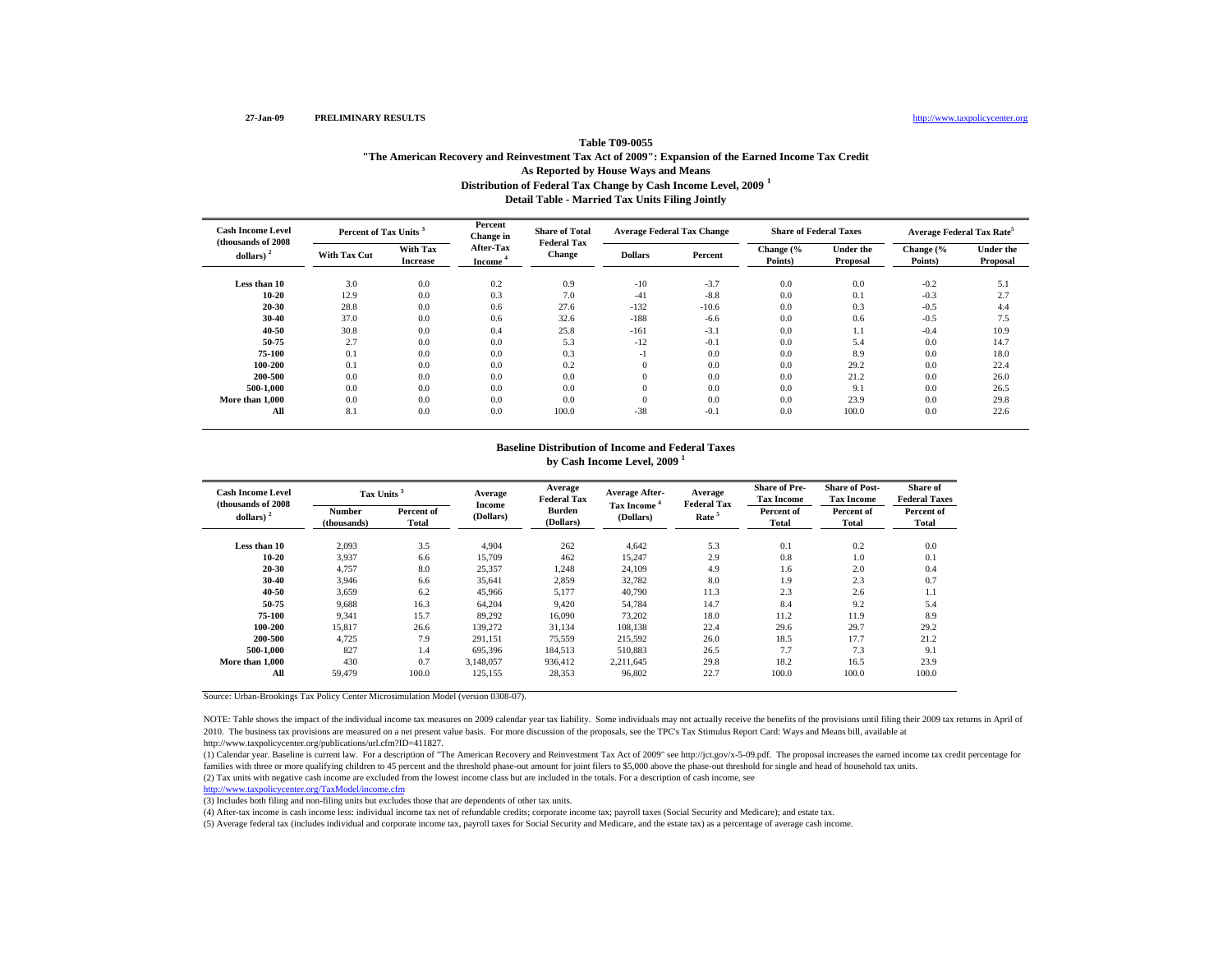### http://www.taxpolicycenter.org

# **Distribution of Federal Tax Change by Cash Income Level, 2009 <sup>1</sup> Detail Table - Head of Household Tax UnitsTable T09-0055"The American Recovery and Reinvestment Tax Act of 2009": Expansion of the Earned Income Tax Credit As Reported by House Ways and Means**

| <b>Cash Income Level</b><br>(thousands of 2008) | Percent of Tax Units <sup>3</sup> |                             | Percent<br>Change in             | <b>Share of Total</b><br><b>Federal Tax</b> |                | <b>Average Federal Tax Change</b> | <b>Share of Federal Taxes</b> |                              | <b>Average Federal Tax Rate<sup>5</sup></b> |                              |
|-------------------------------------------------|-----------------------------------|-----------------------------|----------------------------------|---------------------------------------------|----------------|-----------------------------------|-------------------------------|------------------------------|---------------------------------------------|------------------------------|
| dollars) $2$                                    | <b>With Tax Cut</b>               | With Tax<br><b>Increase</b> | After-Tax<br>Income <sup>4</sup> | <b>Change</b>                               | <b>Dollars</b> | Percent                           | Change (%<br>Points)          | <b>Under the</b><br>Proposal | Change (%<br>Points)                        | <b>Under the</b><br>Proposal |
| Less than 10                                    | 4.0                               | 0.0                         | 0.2                              | 4.1                                         | $-11$          | 2.3                               | 0.0                           | $-0.9$                       | $-0.2$                                      | $-7.3$                       |
| $10 - 20$                                       | 5.2                               | 0.0                         | 0.2                              | 22.5                                        | $-28$          | 3.4                               | $-0.1$                        | $-3.2$                       | $-0.2$                                      | $-5.6$                       |
| $20 - 30$                                       | 7.3                               | 0.0                         | 0.2                              | 32.4                                        | $-44$          | $-7.4$                            | $-0.1$                        | 1.9                          | $-0.2$                                      | 2.2                          |
| 30-40                                           | 8.4                               | 0.0                         | 0.2                              | 29.8                                        | $-52$          | $-1.5$                            | $-0.1$                        | 9.1                          | $-0.2$                                      | 9.5                          |
| 40-50                                           | 5.2                               | 0.0                         | 0.1                              | 9.0                                         | $-24$          | $-0.4$                            | 0.0                           | 11.3                         | $-0.1$                                      | 14.1                         |
| 50-75                                           | 0.9                               | 0.0                         | 0.0                              | 2.0                                         | -4             | 0.0                               | 0.1                           | 27.3                         | 0.0                                         | 17.7                         |
| 75-100                                          | 0.1                               | 0.0                         | 0.0                              | 0.1                                         | $\overline{a}$ | 0.0                               | 0.1                           | 17.6                         | 0.0                                         | 21.2                         |
| 100-200                                         | 0.1                               | 0.0                         | 0.0                              | 0.1                                         | $\overline{a}$ | 0.0                               | 0.1                           | 18.7                         | 0.0                                         | 24.1                         |
| 200-500                                         | 0.0                               | 0.0                         | 0.0                              | 0.0                                         | $\Omega$       | 0.0                               | 0.0                           | 7.5                          | 0.0                                         | 25.0                         |
| 500-1.000                                       | 0.0                               | 0.0                         | 0.0                              | 0.0                                         | $\mathbf{0}$   | 0.0                               | 0.0                           | 2.9                          | 0.0                                         | 26.7                         |
| More than 1.000                                 | 0.0                               | 0.0                         | 0.0                              | 0.0                                         | $\Omega$       | 0.0                               | 0.0                           | 7.8                          | 0.0                                         | 30.4                         |
| All                                             | 4.9                               | 0.0                         | 0.1                              | 100.0                                       | $-26$          | $-0.5$                            | 0.0                           | 100.0                        | $-0.1$                                      | 14.1                         |

#### **Baseline Distribution of Income and Federal Taxes by Cash Income Level, 2009 <sup>1</sup>**

| <b>Cash Income Level</b><br>(thousands of 2008) |                       | Tax Units <sup>3</sup> |                            | Average<br><b>Federal Tax</b> | <b>Average After-</b>          | Average<br><b>Federal Tax</b> | <b>Share of Pre-</b><br><b>Tax Income</b> | <b>Share of Post-</b><br><b>Tax Income</b> | Share of<br><b>Federal Taxes</b> |
|-------------------------------------------------|-----------------------|------------------------|----------------------------|-------------------------------|--------------------------------|-------------------------------|-------------------------------------------|--------------------------------------------|----------------------------------|
| dollars) $2$                                    | Number<br>(thousands) | Percent of<br>Total    | <b>Income</b><br>(Dollars) | <b>Burden</b><br>(Dollars)    | <b>Tax Income</b><br>(Dollars) | Rate <sup>5</sup>             | Percent of<br>Total                       | Percent of<br>Total                        | Percent of<br>Total              |
| Less than 10                                    | 2,406                 | 10.3                   | 6,412                      | $-455$                        | 6,867                          | $-7.1$                        | 1.6                                       | 2.1                                        | $-0.8$                           |
| $10 - 20$                                       | 4.961                 | 21.3                   | 15,257                     | $-822$                        | 16,079                         | $-5.4$                        | 8.1                                       | 9.9                                        | $-3.1$                           |
| $20 - 30$                                       | 4.512                 | 19.4                   | 25,403                     | 600                           | 24,803                         | 2.4                           | 12.2                                      | 13.9                                       | 2.0                              |
| 30-40                                           | 3,554                 | 15.3                   | 35,401                     | 3.417                         | 31.984                         | 9.7                           | 13.4                                      | 14.1                                       | 9.1                              |
| 40-50                                           | 2,315                 | 9.9                    | 45,811                     | 6,460                         | 39,351                         | 14.1                          | 11.3                                      | 11.3                                       | 11.3                             |
| 50-75                                           | 3,290                 | 14.1                   | 61,934                     | 10,986                        | 50,948                         | 17.7                          | 21.7                                      | 20.8                                       | 27.2                             |
| 75-100                                          | 1,254                 | 5.4                    | 87,576                     | 18,549                        | 69,027                         | 21.2                          | 11.7                                      | 10.7                                       | 17.5                             |
| 100-200                                         | 786                   | 3.4                    | 130,519                    | 31,459                        | 99,060                         | 24.1                          | 10.9                                      | 9.7                                        | 18.6                             |
| 200-500                                         | 132                   | 0.6                    | 298,070                    | 74,443                        | 223,627                        | 25.0                          | 4.2                                       | 3.7                                        | 7.4                              |
| 500-1.000                                       | 21                    | 0.1                    | 683,864                    | 182.444                       | 501.421                        | 26.7                          | 1.5                                       | 1.3                                        | 2.8                              |
| More than 1,000                                 | 11                    | 0.1                    | 3.070.023                  | 932,848                       | 2.137.175                      | 30.4                          | 3.6                                       | 2.9                                        | 7.8                              |
| All                                             | 23,292                | 100.0                  | 40,351                     | 5,702                         | 34,650                         | 14.1                          | 100.0                                     | 100.0                                      | 100.0                            |

Source: Urban-Brookings Tax Policy Center Microsimulation Model (version 0308-07).

NOTE: Table shows the impact of the individual income tax measures on 2009 calendar year tax liability. Some individuals may not actually receive the benefits of the provisions until filing their 2009 tax returns in April 2010. The business tax provisions are measured on a net present value basis. For more discussion of the proposals, see the TPC's Tax Stimulus Report Card: Ways and Means bill, available at http://www.taxpolicycenter.org/publications/url.cfm?ID=411827.

(2) Tax units with negative cash income are excluded from the lowest income class but are included in the totals. For a description of cash income, see (1) Calendar year. Baseline is current law. For a description of "The American Recovery and Reinvestment Tax Act of 2009" see http://jct.gov/x-5-09.pdf. The proposal increases the earned income tax credit percentage for families with three or more qualifying children to 45 percent and the threshold phase-out amount for joint filers to \$5,000 above the phase-out threshold for single and head of household tax units.

http://www.taxpolicycenter.org/TaxModel/income.cfm (3) Includes both filing and non-filing units but excludes those that are dependents of other tax units.

(4) After-tax income is cash income less: individual income tax net of refundable credits; corporate income tax; payroll taxes (Social Security and Medicare); and estate tax.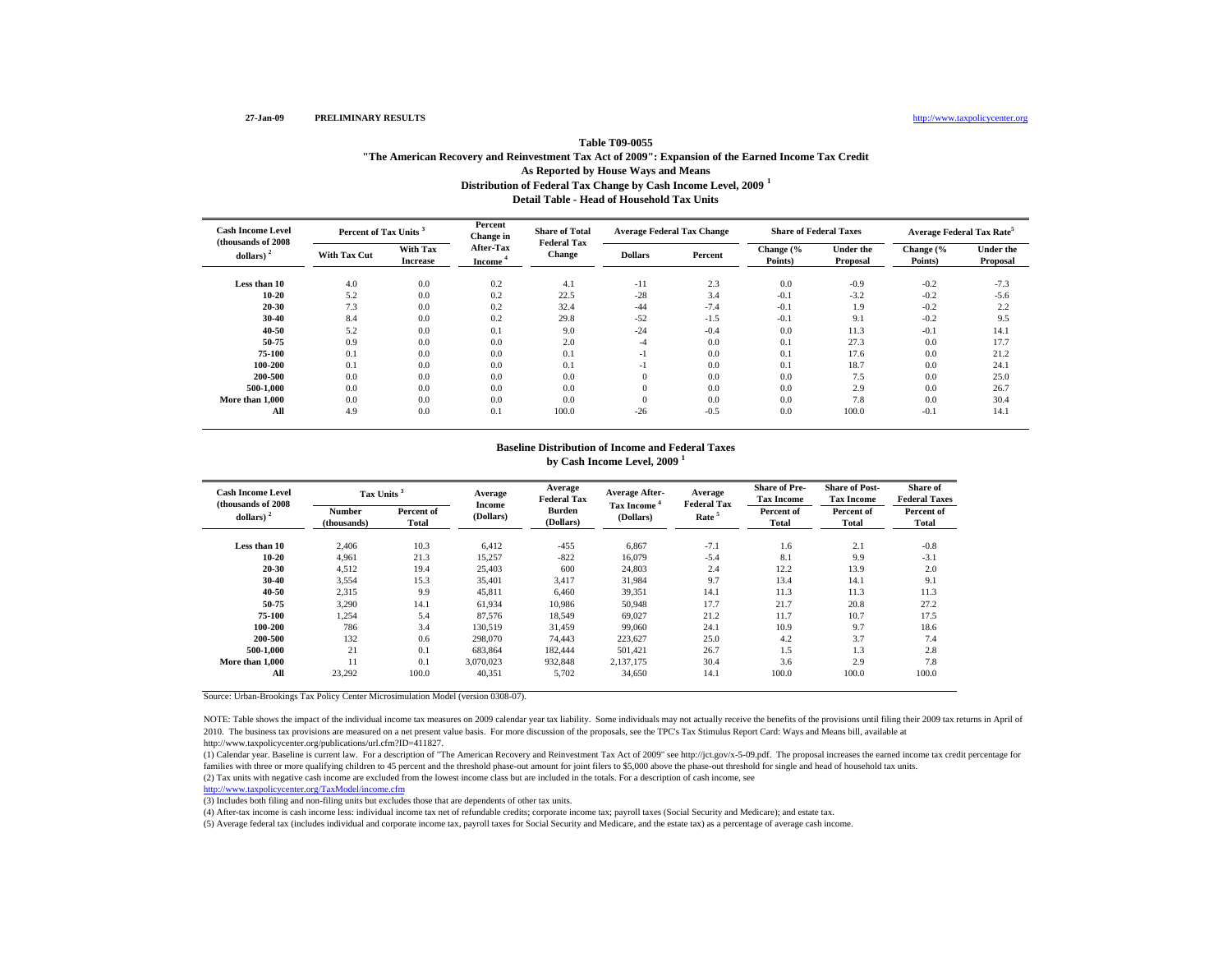# http://www.taxpolicycenter.org

# **Distribution of Federal Tax Change by Cash Income Level, 2009 <sup>1</sup> Detail Table - Tax Units with ChildrenTable T09-0055"The American Recovery and Reinvestment Tax Act of 2009": Expansion of the Earned Income Tax Credit As Reported by House Ways and Means**

| <b>Cash Income Level</b><br>(thousands of 2008) |                     | Percent of Tax Units <sup>3</sup> |                                  | <b>Share of Total</b><br><b>Federal Tax</b> | <b>Average Federal Tax Change</b> |         | <b>Share of Federal Taxes</b> |                              | Average Federal Tax Rate <sup>5</sup> |                       |
|-------------------------------------------------|---------------------|-----------------------------------|----------------------------------|---------------------------------------------|-----------------------------------|---------|-------------------------------|------------------------------|---------------------------------------|-----------------------|
| dollars) $2$                                    | <b>With Tax Cut</b> | With Tax<br><b>Increase</b>       | After-Tax<br>Income <sup>*</sup> | <b>Change</b>                               | <b>Dollars</b>                    | Percent | Change (%<br>Points)          | <b>Under the</b><br>Proposal | Change (%<br>Points)                  | Under the<br>Proposal |
| Less than 10                                    | 6.2                 | 0.0                               | 0.3                              | 1.6                                         | $-18$                             | 2.6     | 0.0                           | $-0.2$                       | $-0.3$                                | $-11.7$               |
| $10 - 20$                                       | 9.3                 | 0.0                               | 0.3                              | 9.7                                         | $-51$                             | 3.7     | 0.0                           | $-0.8$                       | $-0.3$                                | $-9.4$                |
| $20 - 30$                                       | 30.5                | 0.0                               | 0.6                              | 29.4                                        | $-152$                            | 172.5   | $-0.1$                        | $-0.1$                       | $-0.6$                                | $-1.0$                |
| $30 - 40$                                       | 36.9                | 0.0                               | 0.6                              | 31.9                                        | $-196$                            | $-7.0$  | $-0.1$                        | 1.3                          | $-0.6$                                | 7.3                   |
| $40 - 50$                                       | 32.8                | 0.0                               | 0.4                              | 22.1                                        | $-171$                            | $-3.0$  | $-0.1$                        | 2.2                          | $-0.4$                                | 12.3                  |
| 50-75                                           | 3.8                 | 0.0                               | 0.0                              | 4.5                                         | $-18$                             | $-0.2$  | 0.0                           | 7.6                          | 0.0                                   | 15.9                  |
| 75-100                                          | 0.2                 | 0.0                               | 0.0                              | 0.2                                         | $-1$                              | 0.0     | 0.0                           | 10.0                         | 0.0                                   | 18.9                  |
| 100-200                                         | 0.1                 | 0.0                               | 0.0                              | 0.2                                         | $-1$                              | 0.0     | 0.1                           | 29.5                         | 0.0                                   | 22.9                  |
| 200-500                                         | 0.0                 | 0.0                               | 0.0                              | 0.0                                         | $\mathbf{0}$                      | 0.0     | 0.1                           | 21.0                         | 0.0                                   | 26.6                  |
| 500-1.000                                       | 0.0                 | 0.0                               | 0.0                              | 0.0                                         | $\mathbf{0}$                      | 0.0     | 0.0                           | 8.6                          | 0.0                                   | 27.4                  |
| More than 1,000                                 | 0.0                 | 0.0                               | 0.0                              | 0.0                                         | $\Omega$                          | 0.0     | 0.1                           | 21.0                         | 0.0                                   | 30.5                  |
| All                                             | 11.8                | 0.0                               | 0.1                              | 100.0                                       | $-60$                             | $-0.3$  | 0.0                           | 100.0                        | $-0.1$                                | 21.4                  |

#### **Baseline Distribution of Income and Federal Taxes by Cash Income Level, 2009 <sup>1</sup>**

| <b>Cash Income Level</b><br>(thousands of 2008) | Tax Units <sup>3</sup> |                     | Average<br>Income | Average<br><b>Federal Tax</b> | <b>Average After-</b>          | Average<br><b>Federal Tax</b> | <b>Share of Pre-</b><br><b>Tax Income</b> | <b>Share of Post-</b><br><b>Tax Income</b> | <b>Share of</b><br><b>Federal Taxes</b> |
|-------------------------------------------------|------------------------|---------------------|-------------------|-------------------------------|--------------------------------|-------------------------------|-------------------------------------------|--------------------------------------------|-----------------------------------------|
| dollars) $2$                                    | Number<br>(thousands)  | Percent of<br>Total | (Dollars)         | <b>Burden</b><br>(Dollars)    | <b>Tax Income</b><br>(Dollars) | Rate <sup>5</sup>             | Percent of<br><b>Total</b>                | Percent of<br>Total                        | Percent of<br>Total                     |
| Less than 10                                    | 2,701                  | 5.6                 | 5,981             | $-680$                        | 6,662                          | $-11.4$                       | 0.4                                       | 0.5                                        | $-0.2$                                  |
| $10 - 20$                                       | 5.494                  | 11.4                | 15.478            | $-1,402$                      | 16.880                         | $-9.1$                        | 1.9                                       | 2.6                                        | $-0.8$                                  |
| $20 - 30$                                       | 5,603                  | 11.7                | 25,399            | $-88$                         | 25,487                         | $-0.4$                        | 3.1                                       | 4.0                                        | $-0.1$                                  |
| $30 - 40$                                       | 4,726                  | 9.8                 | 35,550            | 2,801                         | 32,748                         | 7.9                           | 3.7                                       | 4.3                                        | 1.4                                     |
| 40-50                                           | 3,756                  | 7.8                 | 45,850            | 5,790                         | 40,061                         | 12.6                          | 3.8                                       | 4.2                                        | 2.2                                     |
| 50-75                                           | 7,394                  | 15.4                | 63,220            | 10.090                        | 53,131                         | 16.0                          | 10.2                                      | 10.9                                       | 7.6                                     |
| 75-100                                          | 5,839                  | 12.1                | 89,123            | 16,800                        | 72,323                         | 18.9                          | 11.4                                      | 11.7                                       | 10.0                                    |
| 100-200                                         | 9.103                  | 18.9                | 139,015           | 31.765                        | 107.250                        | 22.9                          | 27.6                                      | 27.1                                       | 29.4                                    |
| 200-500                                         | 2,690                  | 5.6                 | 288,713           | 76,663                        | 212,050                        | 26.6                          | 17.0                                      | 15.9                                       | 21.0                                    |
| 500-1.000                                       | 442                    | 0.9                 | 693.043           | 189,988                       | 503,055                        | 27.4                          | 6.7                                       | 6.2                                        | 8.5                                     |
| More than 1,000                                 | 212                    | 0.4                 | 3.179.388         | 969.934                       | 2.209.454                      | 30.5                          | 14.7                                      | 13.0                                       | 20.9                                    |
| All                                             | 48.094                 | 100.0               | 95,281            | 20,453                        | 74.827                         | 21.5                          | 100.0                                     | 100.0                                      | 100.0                                   |

Source: Urban-Brookings Tax Policy Center Microsimulation Model (version 0308-07).

Note: Tax units with children are those claiming an exemption for children at home or away from home.

NOTE: Table shows the impact of the individual income tax measures on 2009 calendar year tax liability. Some individuals may not actually receive the benefits of the provisions until filing their 2009 tax returns in April 2010. The business tax provisions are measured on a net present value basis. For more discussion of the proposals, see the TPC's Tax Stimulus Report Card: Ways and Means bill, available at http://www.taxpolicycenter.org/publications/url.cfm?ID=411827.

(1) Calendar year. Baseline is current law. For a description of "The American Recovery and Reinvestment Tax Act of 2009" see http://jct.gov/x-5-09.pdf. The proposal increases the earned income tax credit percentage for families with three or more qualifying children to 45 percent and the threshold phase-out amount for joint filers to \$5,000 above the phase-out threshold for single and head of household tax units.

(2) Tax units with negative cash income are excluded from the lowest income class but are included in the totals. For a description of cash income, see

http://www.taxpolicycenter.org/TaxModel/income.cfm

(3) Includes both filing and non-filing units but excludes those that are dependents of other tax units.

(4) After-tax income is cash income less: individual income tax net of refundable credits; corporate income tax; payroll taxes (Social Security and Medicare); and estate tax.